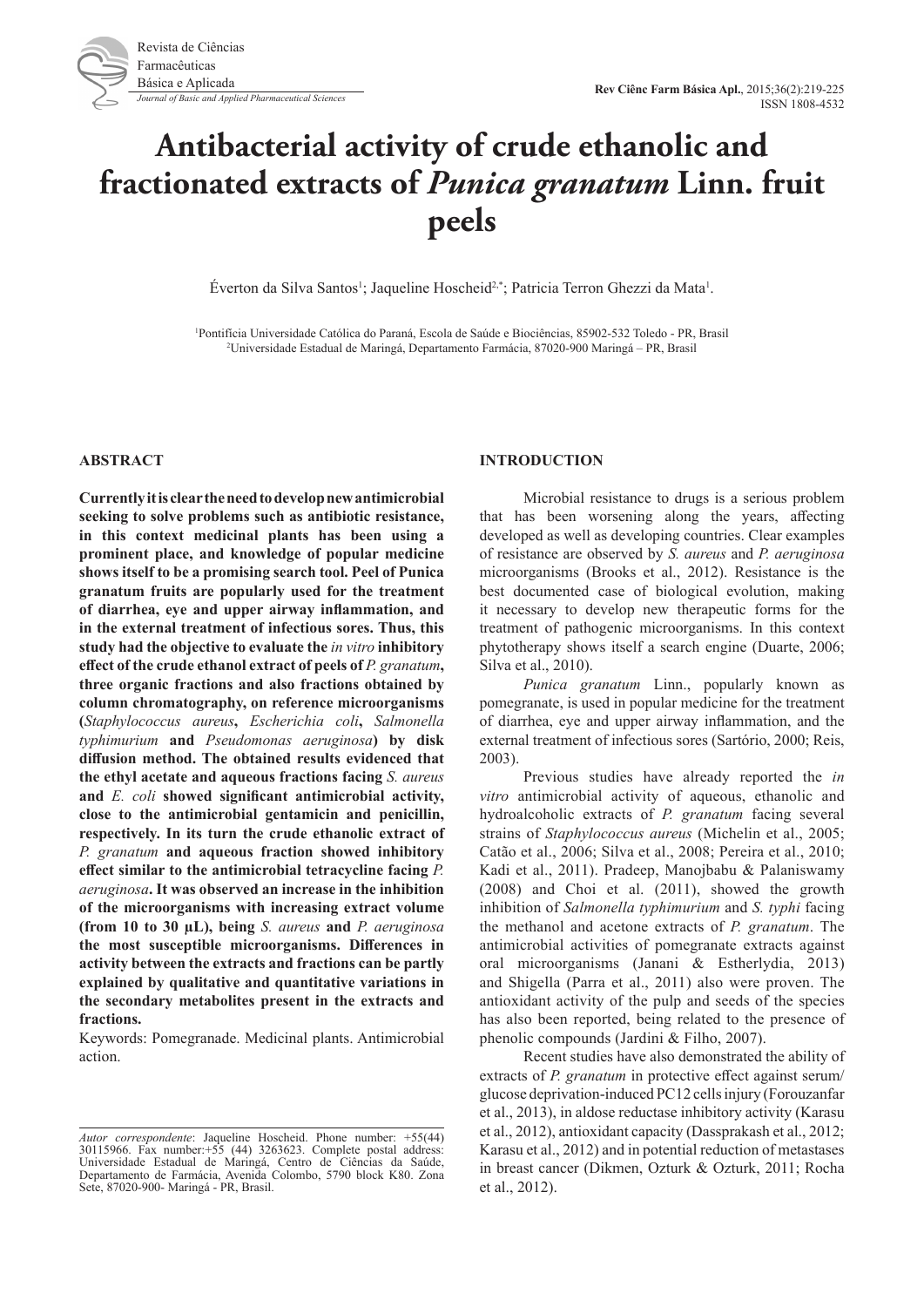The antimicrobial activity of pomegranate fruit peel is related to phytocompounds present, predominantly alkaloids and tannins, among which stands out the punicalagin compound, ellagitannin with proven antimicrobial activity (Machado et al., 2002). Phytochemical analyses revealed, also, the presence of flavonoids, anthocyanins, glycosides and fatty acids in fruit peel of this species (Nicoll, 2005), and the inhibitory potential of polyphenols and flavonoids also been reported (Ahmad & Beg, 2001; Naz et al., 2007; Al-Zoreky, 2009).

With the objective of finding new substances with antimicrobial potential for development of herbal medicines, this study evaluated the *in vitro* inhibitory effect of the crude ethanol extract of *P. granatum* peels, and different fractions of the extract, on pathogenic microorganisms.

# **MATERIAL AND METHODS**

# *Plant material*

*Punica granatum* Linn. fruits from Palotina, Paraná, Brazil (24°17' S; 53°50' W) were collected in March 2013. The specimen was identified on the Herbarium of the Pontifical Catholic University of Parana, and a voucher specimen was deposited in the Herbarium (HUCP), under code number 22859. Fruits were collected, rolled up in paper and packed in cardboard pouches. The fruits were then cleaned, their peels parts separated, dried with air circulation at 40 °C for three days. The dried peels were ground by knife grinder.

# *Preparation and fractionation of crude extract*

Portions (75 g) of finely-powdered peels were extracted with 800 mL of ethanol 99.95% by Soxhlet extractor for 4 hours followed by concentration under reduced pressure at 40 °C. With the purpose of separating the components of the crude extract by polarity difference, the crude extract (64.35 g) was added to 350 mL of water and partitioned successively with 350 mL of hexane, 350 mL of dichloromethane and 350 mL of ethyl acetate. The organic solvent was evaporated in a vacuum evaporator at 40 °C to yield the hexane fraction (HF)  $(3.63 \text{ g})$ , dichloromethane fraction (DF) (0.51 g), ethyl acetate fraction (EAF)  $(20.28 \text{ g})$ . The aqueous fraction was lyophilized and thus the aqueous fraction was obtained (AF) (30.42 g).

Based on the activity, only the AF (4 g) was chomatographed on a column (1 x 30 cm) filled with Silica Gel 60 (Merck®, 70-230 mesh ASTM) eluated using a gradient of ethyl acetate:ethanol (8:2; 7:3; 6:4; 1:1; 4:6; 3:7; 2:8; 1:9) and ethanol, affording 124 fractions (10 mL each fraction). The collected fractions were analyzed by TLC on Silica Gel plates F254 (Merck®, 0.25mm thick), eluated with ethyl acetate:ethanol (7:3). The spots on TLC were visualized under UV at 254 nm and sprayed with vanillin/sulfuric acid, and were combined according to their TLC profiles in 15 sub-fractions.

# *Preliminary phytochemical screening*

The presence or absence of the phytochemical constituents in the crude ethanolic extract was analyzed using standard procedures for carbohydrates (Molisch´s test), reducing sugars (Fehling´s test), saponins, tannins, flavonoids, alkaloids, anthraquinones, steroids, glycosides as described by Goyal et al. (2010). Furthermore, the total phenolic concentrations of the crude extract and in fractions (HF, DF, EAF and AF) were determined using the Folin-Ciocalteu methods described previously (Singleton & Rossi, 1965). Briefly, 200 µL of diluted extract was added to a test tube and then mixed with 1000 µL of Folin-Ciocalteu reagent (1:10). Thirty seconds later 800  $\mu$ L Na<sub>2</sub>CO<sub>3</sub> (7.5%) was added. The reaction mixture was incubated at 24 °C for 1 hour, before the absorbance was read at 765 nm using a UV–Vis spectrophotometer. The standard calibration (500–15.625 µg/mL) curve was plotted using gallic acid. All determinations were carried out in triplicate, and the total phenolic content was expressed as mg gallic acid equivalent/g of extract.

# *Antibacterial activity*

The strains of the reference microorganisms tested against the crude extract of *P. granatum* and its fractions were: *Staphylococcus aureus* (ATCC 25922), *Escherichia coli* (ATCC 25923), *Salmonella typhimurium* (ATCC 14028) and *Pseudomonas aeruginosa* (ATCC 27853), provided by the microbiology laboratory of PUCPR-Toledo.

The antibacterial activity was determined by disk diffusion method (NCCLS, 2002), measuring the inhibition halos formed (Barry & Thornsberry, 1991). The extracts were diluted in sterile water at a concentration of 0,2 g  $mL^{-1}$  and applied in three volumes (10, 20 and 30  $\mu$ L) onto filter paper discs measuring 6 mm in diameter. The 15 subfractions obtained by column chromatography of the AF were evaluated only at the dose of 10  $\mu$ L, at a concentration of  $0.2 \text{ g} \text{ mL}^{-1}$ .

Discs impregnated with the dilutions were placed on the surface of Petri dishes containing Muller Hinton Agar inoculated previously with a bacterial suspension with turbidity equivalent to the tube 0.5 of McFarland scale  $(1.5 \times 10^8 \text{ CFU mL}^{-1})$ . The cultures were incubated at 37 °C for 24 h (Carvalho et al., 2002). As negative control were used disks impregnated with sterile water. As positive control penicillin 10 µg (PEN), gentamicin 10 µg (GEN), ceftriaxone 30 µg (CRO) and tetracycline 30 µg (TET) were used. All evaluations were performed in triplicate. The extract or fraction was considered active when the lowest concentration of compounds that produced an 80% reduction in visible growth compared with control (Holetz et al., 2002).

## *Statistical analysis*

Results are expressed as mean  $\pm$  S.E.M. of triplets. The groups were compared by ANOVA post hoc Tukey´s test, using GraphPad Prism, Version 5.0 (GraphPad Software, San Diego, CA, USA). P-values < 0.05 were considered significant.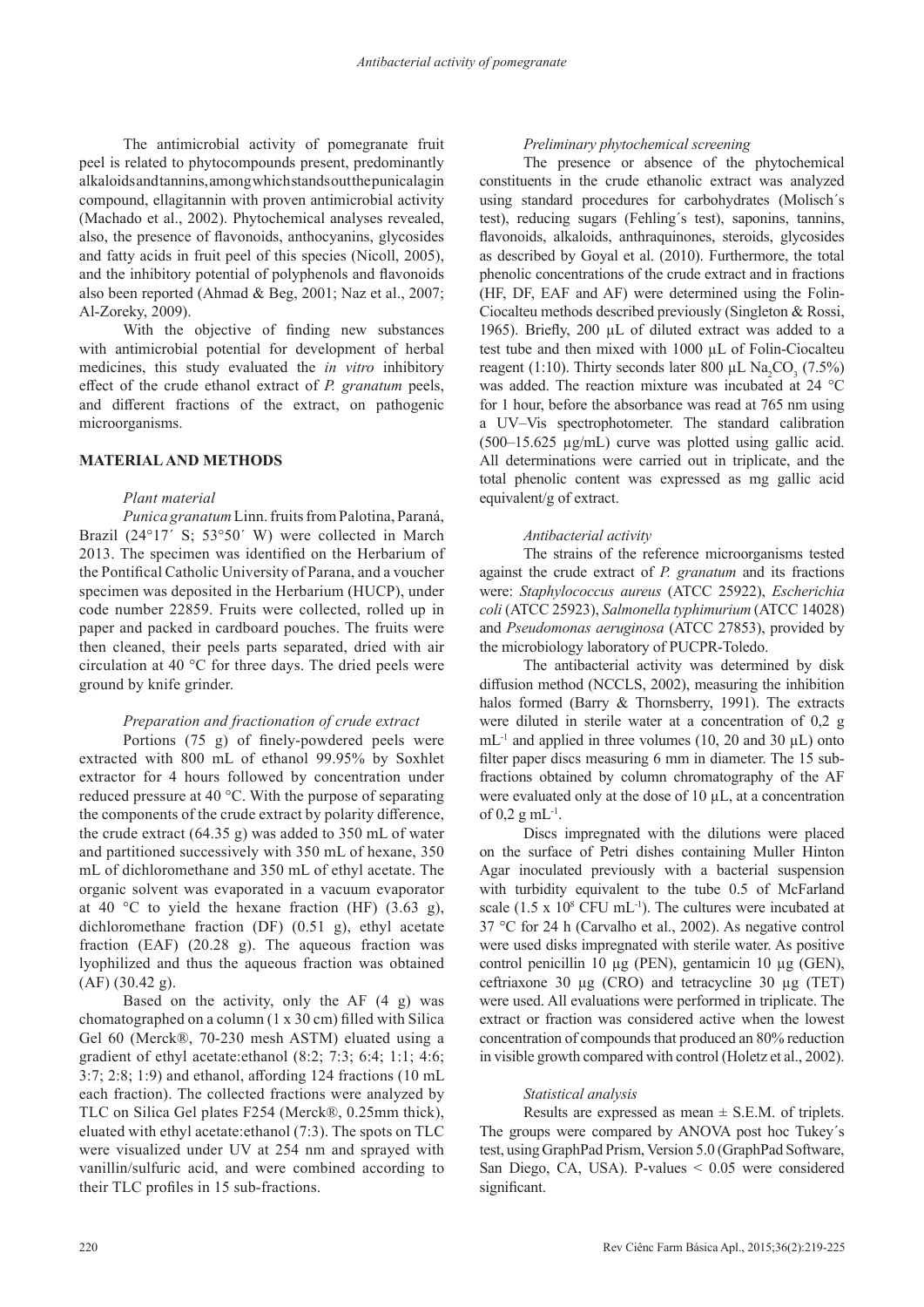# **RESULTS**

Four microorganisms were tested for sensitivity to the crude extract and fractions of *P. granatum*. Antimicrobial activity was determined by agar diffusion method. Table 1 presents diameters/zones of inhibition exerted by the extract, fractions, and standard antimicrobials against the organisms challenged. The results show that the fractions that presented had the best results were AF and AEF, not differing statistically between themselves.

It was observed an increase in the inhibition of the microorganisms with increasing dosage (from 10 to 30 µL), however this difference was only significant for the crude extract and AEF against *S. typhi*murium, leading one to believe that the higher the concentration of the extract or fraction of *P. granatum* greater the antimicrobial activity *in vitro* at doses of up to 30 µL.

Regarding the susceptibility to inhibition of microorganisms, *P. aeruginosa* was more sensitive facing the extract and fractions of *P. granatum*. The AF and AEF against *S. aureus* showed significant antimicrobial activity, close to antimicrobial gentamicin. AEF and AF still showed effect similar to penicillin on *E. coli*. The crude extract and AF showed inhibitory effect similar to the antimicrobial tetracycline for *P. aeruginosa*, with no significant difference between both. However, the non-polar fractions, such as HF and DF, did not inhibit significantly the growth of tested microorganisms, when compared to ethanolic extract and aqueous fraction.

Verified the promising results of AF, this was listed to perform semi-purification by column chromatography, in an attempt to enhance the antimicrobial activity of *P. granatum* by isolating compounds. The results obtained from the diffusion test of the 15 sub-fractions resulting from the chromatography process are shown in Table 2.

Accordingly to the activity of the extracts, the Gram-negative bacteria *P. aeruginosa* was the most susceptible one when the 15 sub-fractions of AF were tested. It was possible to observe activity in fractions 1-5 and 10-15, while the fractions 6-9 were not active. The fraction that showed the best result compared to the commercial antimicrobial used as positive control was the FR13. However, these halo diameters obtained with the fractions are inferior to the inhibitory effect of nonpartitioned extracts at a volume of 10 µL, suggesting that the antimicrobial activity of AF is the result of the synergistic action of several compounds present in the fraction of the extract of *P. granatum*.

The preliminary phytochemical screening of the crude ethanolic extract revealed the presence of several bioactive compounds, predominantly tannins, convergent with results found by Machado et al., (2002). Results of phytochemicals tests are summarized in Table 3.

After drawn the standard curve of gallic acid (Equation of the line:  $y=0.0073x+0.1498$ ; R2=0.9948), the concentration of phenolic compounds in the extract and fractions were determined (Table 4), in order to verify

the relationship between the concentration of phenolic compounds and antimicrobial activity. A small variation, not significant, regarding the concentration of total phenolic compounds in the different fractions was verified; however it is possible to observe that the AF had the highest concentration of phenolic compounds in its constitution, and the better efficiency in the inhibition of microorganisms *in vitro*, while HF showed a lower antimicrobial activity and lower concentrations of total phenolics as has been shown in the Table 1.

## **DISCUSSION**

Previous studies with extracts of *P. granatum* have already demonstrated efficient antimicrobial inhibition, especially against Gram positive bacteria such as *S. aureus*. This pathogen has caused serious problems in human health for its acquired resistance to antibiotics (Menezes et al., 2008). *S. aureus* is a pathogen in potential to cause disease and is most commonly found in the nasopharynx region and nasal cavity (Trindade, Fonseca & Juiz, 2009). Justifying the fact of the use in the phytotherapy of teas of the pomegranate peel, in the form of gargle, against inflammation of the upper airways.

In relation to the constituents of cell wall of Gram negative and positive bacteria, no relation was observed in this study, since there was inhibition of the extracts of *P. granatum* in both situations. The results observed by other authors (Michelin et al., 2005; Catão et al., 2006; Trindade, Fonseca & Juiz, 2009; Gi Choi et al., 2009; Pereira et al., 2010) corroborate the results obtained in this study, showing high antimicrobial activity of the extracts of *P. granatum*, against a range of microorganisms, both Gram positive and negative.

In the present study *P. aeruginosa* showed itself to be the most susceptible organism to inhibition facing extract and fractions of *P. granatum*. These results diverge from those found by Pradeep, Manojbabu & Palaniswamy (2008) in which the authors reported the inactivity of the crude methanolic extract of *P. granatum* against *P. aeruginosa*.

Pereira et al. (2005) and Schreiner et al. (2009) suggest the use of the species as an alternative way in treatments in the dental office, as in the decrease of microorganisms in orthodontic elastic bandages or in the use of a dentifrice based on *P. granatum*.

Non-polar fractions, HF and DF, did not significantly inhibit the growth of the tested microorganisms. These results agree with previous tests using less hydrophobic solvents such as n-hexane and chloroform (Cowan, 1999; Alzoreky & Nakahara, 2003; Negi & Jayaprakasha, 2003; Voravuthikunchai et al, 2005).

Positive results against bacteria that cause gastrointestinal infections are due to possible secondary metabolites present in the extracts of *P. granatum* (Pradeep et al., 2008). In the present study it was verified an intense activity mainly for fractions of medium and high polarity,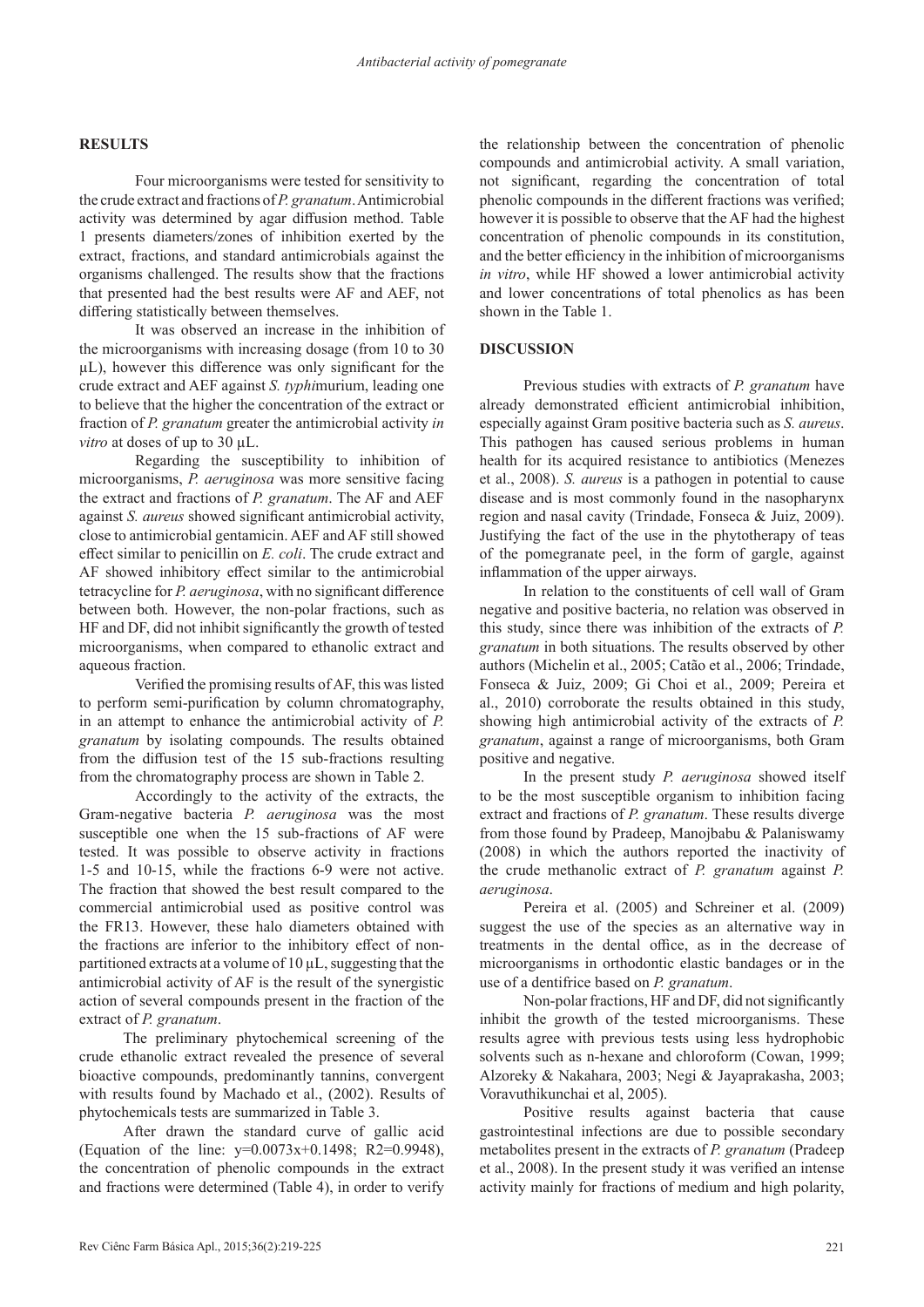| <b>Extract/Fraction</b>                                                                                                                                                                                                                                                                   |                | Microorganisms     |                      |                    |                    |
|-------------------------------------------------------------------------------------------------------------------------------------------------------------------------------------------------------------------------------------------------------------------------------------------|----------------|--------------------|----------------------|--------------------|--------------------|
|                                                                                                                                                                                                                                                                                           | Dose $(\mu L)$ | S. aureus          | E. coli              | S. typhimurium     | P. aeruginosa      |
|                                                                                                                                                                                                                                                                                           | 10             | $3.33 \pm 3.33$    | $4.00 \pm 4.00$      | $\boldsymbol{0}$   | $14.67 \pm 0.88$   |
| <b>Ethanolic</b>                                                                                                                                                                                                                                                                          | 20             | $6.66 \pm 6.66$    | $6.66 \pm 3.33$      | $6.33 \pm 3.18$    | $18.00 \pm 1.00#$  |
|                                                                                                                                                                                                                                                                                           | 30             | $13.00 \pm 0.57*$  | $5.66 \pm 2.84$      | $9.66 \pm 0.88***$ | $18.00 \pm 1.15$ # |
|                                                                                                                                                                                                                                                                                           | 10             | $\mathbf{0}$       | $\mathbf{0}$         | $\mathbf{0}$       | $\overline{0}$     |
| Hexane                                                                                                                                                                                                                                                                                    | 20             | $\mathbf{0}$       | $\mathbf{0}$         | $\mathbf{0}$       | $\mathbf{0}$       |
|                                                                                                                                                                                                                                                                                           | 30             | $3.66 \pm 3.66$    | $3.33 \pm 3.33$      | $\boldsymbol{0}$   | $\overline{0}$     |
|                                                                                                                                                                                                                                                                                           | 10             | $6.33 \pm 3.18$    | $13.66 \pm 2.40#$    | $2.00 \pm 2.00$    | $13.33 \pm 0.33$   |
| <b>Ethyl</b> acetate                                                                                                                                                                                                                                                                      | 20             | $15.00 \pm 2.64**$ | $12.33 \pm 1.45$ #   | $10.00 \pm 0.00*$  | $13.00 \pm 1.00$   |
|                                                                                                                                                                                                                                                                                           | 30             | $14.66 \pm 0.88*$  | $9.66 \pm 5.78 \#$   | $10.00 \pm 2.00*$  | $7.66 \pm 4.09$    |
|                                                                                                                                                                                                                                                                                           | 10             | $2.00 \pm 2.00$    | $3.00 \pm 3.00$      | $\mathbf{0}$       | $9.33 \pm 1.20$    |
| Dichloromethane<br>20<br>$5.33 \pm 5.33$<br>$\mathbf{0}$<br>30<br>$4.33 \pm 4.33$<br>10<br>20<br>$7.33 \pm 7.33$<br><b>Aqueous</b><br>$15.00 \pm 0.57$ **#<br>30<br><b>Sterile water</b><br>$\mathbf{0}$<br><b>PEN</b><br>10<br><b>GEN</b><br>10<br>$21.00 \pm 0.66#$<br><b>CRO</b><br>30 |                |                    | $2.33 \pm 2.33$      | $\boldsymbol{0}$   | $11.00 \pm 0.57$   |
|                                                                                                                                                                                                                                                                                           | $\mathbf{0}$   | $2.33 \pm 2.33$    | $11.67 \pm 0.88$     |                    |                    |
|                                                                                                                                                                                                                                                                                           |                |                    | $\mathbf{0}$         | $10.00 \pm 0.00$   | $17.33 \pm 0.66$   |
|                                                                                                                                                                                                                                                                                           |                |                    | $7.66 \pm 5.78*$     | $11.33 \pm 0.66$   | $20.67 \pm 0.66#$  |
|                                                                                                                                                                                                                                                                                           |                |                    | $13.00 \pm 2.00$ **# | $12.00 \pm 2.00$   | $18.33 \pm 1.20#$  |
|                                                                                                                                                                                                                                                                                           |                |                    | $\mathbf{0}$         | $\mathbf{0}$       | $\overline{0}$     |
|                                                                                                                                                                                                                                                                                           |                |                    | $10.00 \pm 0.88$ #   |                    |                    |
|                                                                                                                                                                                                                                                                                           |                |                    |                      |                    |                    |
|                                                                                                                                                                                                                                                                                           |                |                    |                      | $40.00 \pm 0.80$   |                    |
| <b>TET</b>                                                                                                                                                                                                                                                                                | 30             |                    |                      |                    | $23.00 \pm 2.00$ # |

Table 1 - Antibacterial activity of different extracts/fractions obtained from *Punica granatum* fruit peels using agar diffusion method.

The results were expressed by mean  $\pm$  S.E.M. of inhibition zones (mm). \*P < 0.05; \*\*P < 0.01 compared with lower doses of the same extract/fraction. #No significant difference (P < 0.05) between size of inhibition zone formed by the extract/fraction and standard antibiotic. (PEN): Penicillin; (GEN): Gentamicin; (CRO): Ceftriaxone; (TET): Tetracycline.

| Table 2 - Antibacterial activity of fractions from water extract obtained by column chromatography from Punica granatum |  |  |  |
|-------------------------------------------------------------------------------------------------------------------------|--|--|--|
| fruit peels using agar diffusion method.                                                                                |  |  |  |

| Fractions        | Microorganisms    |                  |                  |                  |  |
|------------------|-------------------|------------------|------------------|------------------|--|
|                  | S. aureus         | E. coli          | S. typhimurium   | P. aeruginosa    |  |
| FR1 <sup>a</sup> | $2.33 \pm 2.33^b$ | $\boldsymbol{0}$ | $\boldsymbol{0}$ | $7.33 \pm 3.71$  |  |
| FR <sub>2</sub>  | $\boldsymbol{0}$  | $\boldsymbol{0}$ | $9.00 \pm 0.00$  | $8.66 \pm 4.66$  |  |
| FR3              | $\boldsymbol{0}$  | $\boldsymbol{0}$ | $10.33 \pm 0.33$ | $10.33 \pm 5.17$ |  |
| FR4              | $\boldsymbol{0}$  | $3.66 \pm 3.66$  | $6.66 \pm 3.33$  | $10.33 \pm 5.78$ |  |
| FR5              | $\boldsymbol{0}$  | $\boldsymbol{0}$ | $\boldsymbol{0}$ | $9.66 \pm 4.84$  |  |
| FR6              | $\boldsymbol{0}$  | $\mathbf{0}$     | $\mathbf{0}$     | $4.66 \pm 4.66$  |  |
| FR7              | $3.00 \pm 3.00$   | $\boldsymbol{0}$ | $\mathbf{0}$     | $3.66 \pm 3.66$  |  |
| FR8              | $\boldsymbol{0}$  | $\mathbf{0}$     | $\boldsymbol{0}$ | $4.00 \pm 4.00$  |  |
| FR9              | $\boldsymbol{0}$  | $\boldsymbol{0}$ | $\boldsymbol{0}$ | $3.66 \pm 3.66$  |  |
| <b>FR10</b>      | $\boldsymbol{0}$  | $\boldsymbol{0}$ | $10.00 \pm 0.00$ | $13.33 \pm 1.76$ |  |
| <b>FR11</b>      | $\mathbf{0}$      | $6.33 \pm 3.28$  | $2.66 \pm 2.66$  | $10.67 \pm 5.36$ |  |
| <b>FR12</b>      | $\boldsymbol{0}$  | $\boldsymbol{0}$ | $3.00 \pm 3.00$  | $10.00 \pm 0.00$ |  |
| FR13             | $\boldsymbol{0}$  | $10.00 \pm 0.00$ | $6.33 \pm 3.18$  | $15.33 \pm 0.33$ |  |
| <b>FR14</b>      | $\boldsymbol{0}$  | $6.00 \pm 3.05$  | $5.33 \pm 2.66$  | $14.00 \pm 0.00$ |  |
| FR15             | $\boldsymbol{0}$  | $\boldsymbol{0}$ | $\boldsymbol{0}$ | $14.33 \pm 1.33$ |  |
| Sterile water    | $\mathbf{0}$      | $\boldsymbol{0}$ | $\mathbf{0}$     | $\boldsymbol{0}$ |  |

The results were expressed by mean  $\pm$  S.E.M. of inhibition zones (mm).

<sup>a</sup>Each fraction was applied onto paper disks (10 μL of 0,2 mg mL<sup>-1</sup>).

b Inhibition zones (mm).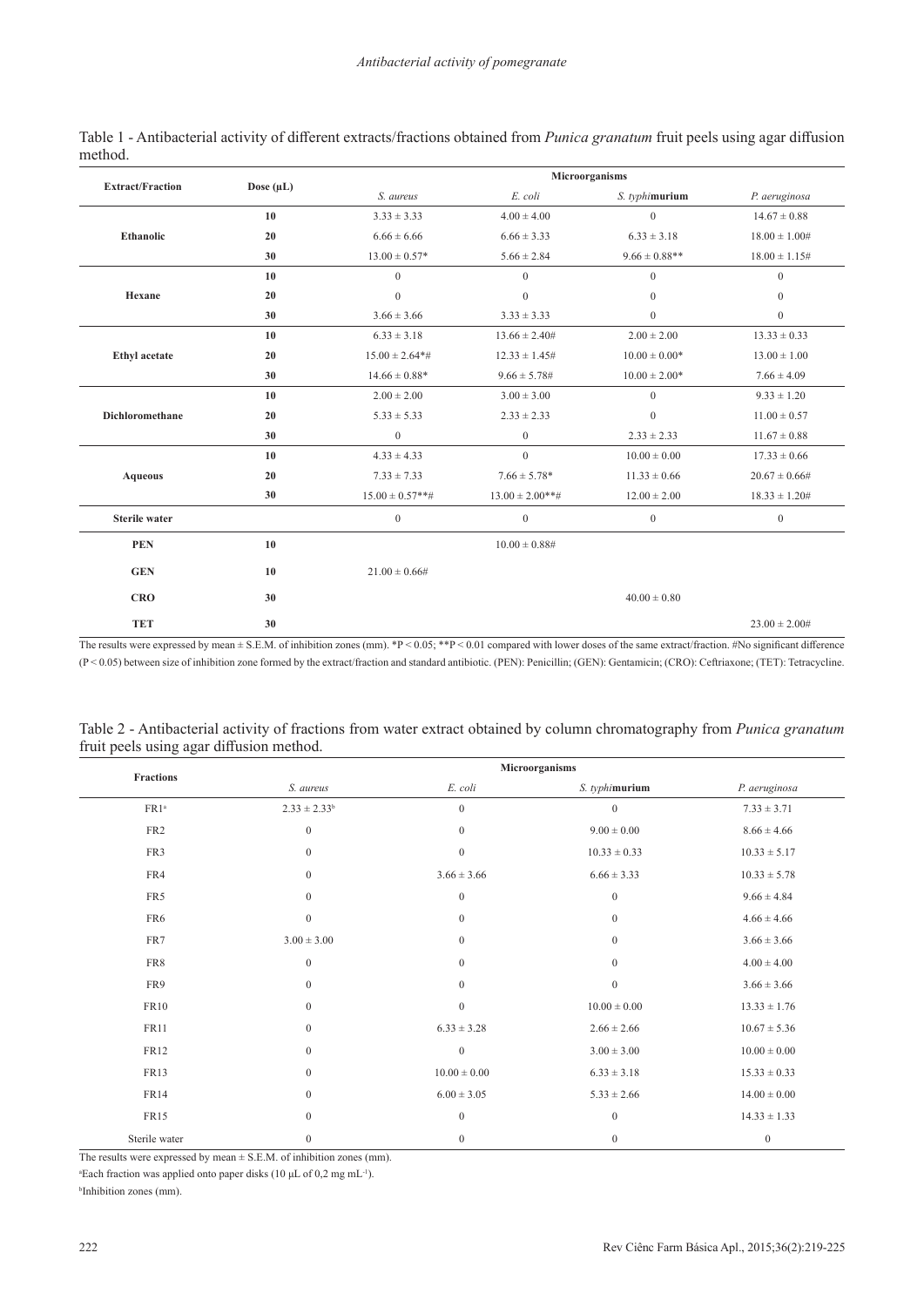Table 3 - Preliminary phytochemical test of the crude ethanolic extract of *P. granatum* fruit peels.

| <b>Test/Chemical compounds</b> | <b>Result</b> |  |
|--------------------------------|---------------|--|
| Reducing sugars                |               |  |
| Alkaloids                      |               |  |
| Anthraquinone                  | $^{+}$        |  |
| Carbohydrates                  | $^{+}$        |  |
| Steroids                       | ٠             |  |
| Flavonoid                      | $^{++}$       |  |
| Glycosides                     | $^{+}$        |  |
| Saponinas                      | ۰             |  |
| Tannins                        |               |  |

 $\overline{(-)}$ : Compound not detected;  $(+)$ : Compound detected at low concentration;  $(+)$ : Compound detected in intermediate concentration; (+++) Compound detected in high concentration.

Table 4 - Phenolic compounds concentration from crude extract and fractions of *Punica granatum*.

| Extract                                           | Mean $(mg/g) \pm S.D.$ |
|---------------------------------------------------|------------------------|
| Crude ethanolic extract                           | $0.1655 \pm 0.0002$    |
| Hexane fraction                                   | $0.1577 \pm 0.0000$    |
| Dichloromethane fraction                          | $0.1628 \pm 0.0001$    |
| Ethyl acetate fraction                            | $0.1621 \pm 0.0002$    |
| Aqueous fraction                                  |                        |
| 13 <sup>th</sup> sub-fraction of aqueous fraction | $0.1624 \pm 0.0002$    |

while non-polar fractions did not inhibit the growth of tested microorganisms. It is known that the inhibitory action of EAF probably is due to the fact that in the extracting solvent ethyl acetate usually are extracted flavonoid compounds. Studies have shown that there are several classes of flavonoids with significant anti-inflammatory (Calixto, 2000) and antimicrobial action (Sartori et al., 2003). The antimicrobial action of flavonoids is, probably, related to the capacity of this compound to complex extracellular and soluble proteins as well as structures of the bacterial cell wall (Chabot et al., 1992).

The activity of AF may be due to the presence of tannins, since this class of secondary metabolites shows great solubility in water and property of precipitating proteins, and consequently antimicrobial action (Monteiro et al., 2005). In the fruits of *P. granatum*, tannins are important constituents and represent about 25% of the constituents of the peels (Voravuthikunchai et al., 2005). The peels of the fruits are rich in ellagitannins and derivatives of gallic acid, flavonoids, anthocyanins, glycosides and fatty acids (Nicoll, 2005).

 Differences in the activity between the extracts and fractions could also be partially explained by qualitative and quantitative variations of phenolic compounds and of the sensitivity of the strains used. The antimicrobial activity as well as the antioxidant activity and other biological

activities with phenolic compounds, including tannins, was already demonstrated previously (Cowan, 1999; Alzoreky & Nakahara, 2003; Machado et al., 2003; Voravuthikunchai et al., 2004; Reddy et al., 2007; Shan et al., 2007; Fan et al., 2008). Segundo Haslam (1996), the phenolic compounds disrupt the bacterial cell walls, destroying the cell.

The results obtained in this study showed the good antimicrobial activity of the extracts and fractions of *P. granatum*, as reported by several authors and by popular medicine, which has been using *P. granatum* for many generations. However to obtain clearer and more accurate results, studies of isolation and identification of the active compounds responsible for the activity are made necessary.

#### **CONCLUSION**

The pomegranate extract and fractions showed significant antimicrobial activity. The aqueous fraction had greater relevance in the activity when compared with the other fractions. Thus, the semi-purification of this fraction by column chromatography allowed infering that the antibacterial activity is a synergistic relationship between several compounds present in fruit peels, since the activity of the aqueous fraction was higher then the sub-fractions. Phytochemical tests allowed detection of anthraquinones, carbohydrates, flavonoids, glycosides and tannins in the crude ethanolic extract of peels of the fruits of *P. granatum*. Differences in the activity between the extracts and fractions can be partly explained by qualitative and quantitative variations in the secondary metabolites present in the extracts and semi-purified fractions.

# **RESUMO**

# *Atividade antibacteriana do extrato bruto e fracionado de cascas dos frutos de Punica granatum Linn.*

**Atualmente está clara a necessidade do desenvolvimento de novos antimicrobianos buscando resolver problemas como a resistência a antibióticos, neste contexto, as plantas medicinais vem utilizando um lugar de destaque, e os conhecimentos da medicina popular mostram-se uma ferramenta de busca promissora. Cascas dos frutos de** *Punica granatum* **são utilizadas popularmente para o tratamento de diarreias, inflamações oculares e das vias aéreas superiores, e no tratamento externo de feridas infecciosas. Assim, este estudo teve o objetivo de avaliar o efeito inibitório** *in vitro* **do extrato bruto etanólico de cascas de** *P. granatum***, três frações orgânicas e de frações obtidas por cromatografia em coluna, sobre microrganismos referência (***Staphylococcus aureus***,**  *Escherichia coli***,** *Salmonella typhimurium* **e** *Pseudomonas aeruginosa***) pelo método de disco difusão. Os resultados obtidos evidenciaram que as frações acetato de etila e aquosa frente a** *S. aureus* **e** *E. coli* **demonstraram atividade significativa, próximo ao antimicrobiano gentamicina e penicilina, respectivamente. Já o extrato bruto etanólico**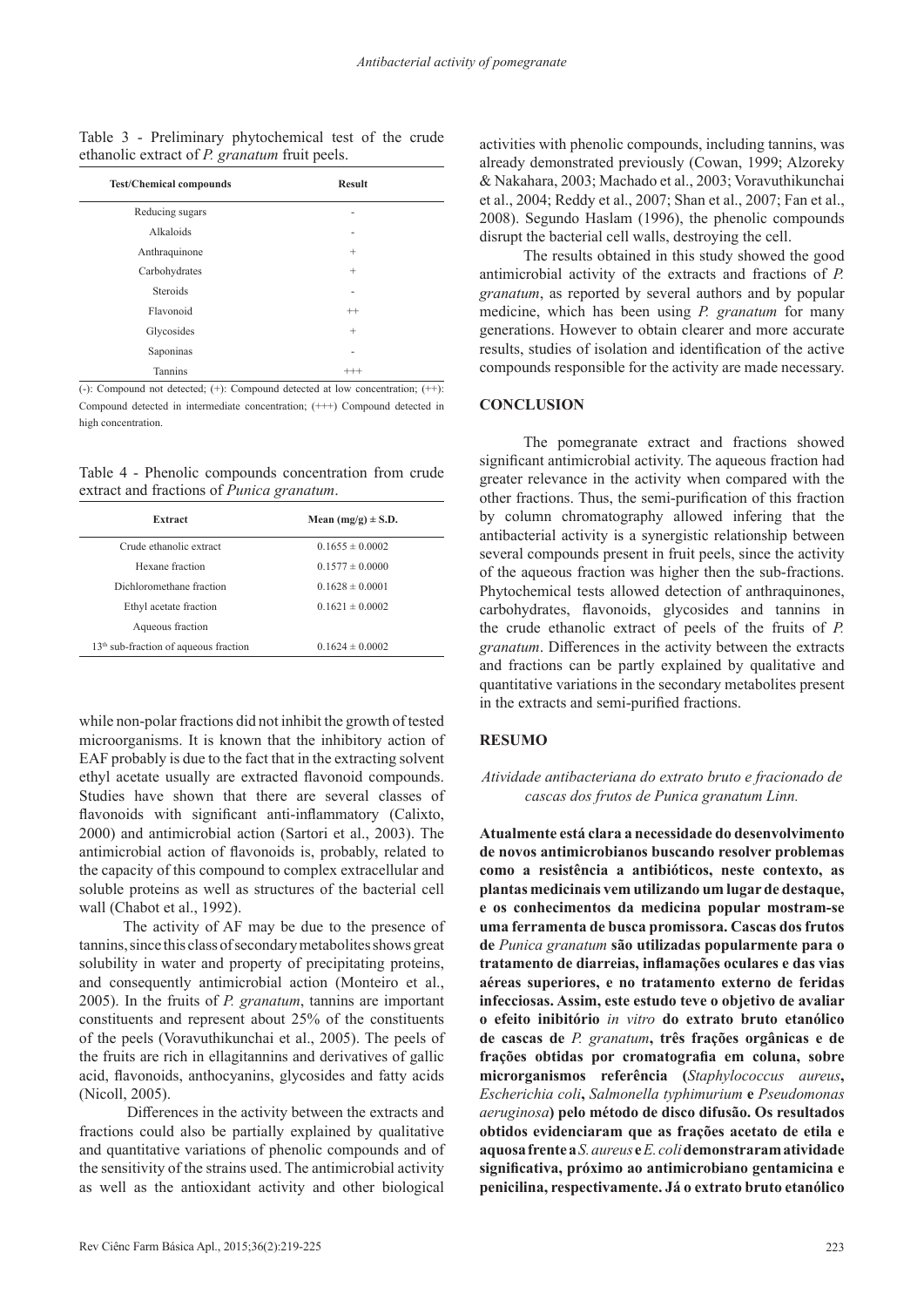**de** *P. granatum* **e a fração aquosa apresentaram efeito inibitório semelhante ao antimicrobiano tetraciclina frente a** *P. aeruginosa***. Observou-se um aumento na inibição dos microrganismos conforme o aumento do volume de extrato (de 10 para 30 µL), sendo que** *S. aureus* **e** *P. aeruginosa* **foram os microrganismos mais suscetíveis. Diferenças na atividade entre os extratos e frações podem ser parcialmente explicadas por variações qualitativas e quantitativas de metabólitos secundários presentes no extrato e frações.**

Palavras-chave: Romã. Plantas medicinais. Ação antimicrobiana.

# **REFERENCES**

Ahmad I, Beg AZ. Antimicrobial and phytochemical studies on 45 Indian medicinal plants against multi-drug resistant human pathogens. J Ethnopharmacol. 2001;74:113-133.

Alzoreky N, Nakahara K. Antibacterial activity of extracts from some edible plants commonly consumed in Asia. Int J Food Microbiol. 2003;80:223–30.

Al-Zoreky NS. Antimicrobial activity of pomegranate (*Punica granatum* L.) fruit peels. Int J Food Microbiol. 2009;134:244–8.

Barry AL, Thornsberry C. Susceptibility tests: diffusion test procedures. In: Balows A, Hauser WJ, Hermann KL, Isenberg HD, Shamody HJ (Eds). Manual of clinical microbiology. 5th. ed. Washington: American Society for Microbiology; 1991.

Brooks GF, Carroll KC, Butel JS, Morse AS, Mietzner TA. Microbiologia Médica de Jawetz, Melnick e Adelberg. 25. ed. Porto Alegre: AMGH; 2012.

Calixto JB. Efficacy, safety, quality control, marketing and regulatory guidelines for herbal medicines (phythoterapeutic agents). Braz J Med Biol Res. 2000;33(2):179-89.

Carvalho AAT, Sampaio MCC, Sampaio FC, Melo AFM, Sena KXFR, Chiappeta AA, Higino JS. Atividade antimicrobiana *in vitro* de extratos hidroalcoólicos de Psidium guajava L. sobre bactérias gram-negativas. Acta Farm Bonaer. 2002;21:255-8.

Catão RMR, Antunes RMP, Arruda TA, Pereira MSV, Higino JS, Alves JA, Passos MGVM, Santos VL. Atividade antimicrobiana "*in vitro*" do extrato etanólico de *Punica granatum* linn. (romã) sobre isolados ambulatoriais de *Staphylococcus aureus*. RBAC. 2006;38(2):111-4.

Chabot S, Bel-Rhlid R, Chenevert R, Piché Y. Hyphal growth promotion *in vitro* of the VA mycorrhizal fungus. Gigaspora margarita Becker and Hall, by the activity of structurally specific flavonoid compounds under CO enriched conditions. New Phytol. 1992;122:461-7.

Choi JG, Kang OH, Lee YS, Chae HS, Oh YC, Brice OO, Kim MS, Sohn DH, Kim HS, Park H, Shin DW, Rho JR, Kwon DY. *In vitro* and *in vivo* antibacterial activity of *Punica* 

*granatum* peel ethanol extract against Salmonella. e-CAM. 2011:1-8.

Cowan MM. Plant products as antimicrobial agents. CMR. 1999;12:564–82.

Dassprakash MV, Arun R, Abraham SK, Premkumar K. *In vitro* and *in vivo* evaluation of antioxidant and antigenotoxic potential of *Punica granatum* leaf extract. Pharm Biol. 2012;50(12):1523-30.

Dikmen M, Ozturk N, Ozturk Y. The antioxidant potency of *Punica granatum* L. Fruit peel reduces cell proliferation and induces apoptosis on breast cancer. J Med Food. 2011;14(12):1638-46.

Duarte MCT. Atividade Antimicrobiana de Plantas Medicinais e Aromáticas Utilizadas no Brasil. Rev MultiCiências. 2006;1(7):1-16.

Fan W, Chi Y, Zhang S. The use of a tea polyphenol dip to extend the shelf life of silver carp (Hypophthalmicthys molitrix) during storage of ice. Food Chem. 2008;108:148– 53.

Forouzanfar F, Afkhami Goli A, Asadpour E, Ghorbani A, Sadeghnia HR. Protective Effect of *Punica granatum* L. against Serum/Glucose Deprivation-Induced PC12 Cells Injury. e-CAM. 2013;2013:1-9.

Gi Choi J, Kang OH, Lee YS, Chae HS, Oh YC, Brice OO, Kim MS, Sohn DH, Kim HS, Park H, Shin DW, Rho JR, Kwon DY. *In vitro* and *In vivo* Antibacterial Activity of *Punica granatum* Peel Ethanol Extract against Salmonella. e-CAM. 2009;2011:1-8.

Goyal AK, Middha SK, Sen A. Evaluation of the DPPH radical scavenging activity, total phenols and antioxidant activities in Indian wild Bambusa vulgaris "Vittata" methanolic leaf extract. J Nat Pharm. 2010;1(1):34-39.

Haslam E. Natural Polyphenols (Vegetable tanniins) as drugs: possible modes of action. J Nat Prod. 1996;59(2):205- 15.

Holetz FB, Pessini GL, Sanches NR, Cortez DAG, Nakamura CV, Filho BPD. Screening of some plants used in the Brazilian folk medicine for the treatment of infections diseases. Mem Inst Oswaldo Cruz. 2002;97(7):1027-31.

Janani J, Estherlydia D. Antimicrobial activities of *Punica granatum* extracts against oral microorganisms. Int J PharmTech Res. 2013;5(3):973-7.

Jardini FA, Filho JM. Avaliação da atividade antioxidante em diferentes extratos da polpa e sementes da romã (*Punica granatum*, L.). Rev Bras Cien Farm. 2007;43(1)137-47.

Kadi H, Moussaoui A, Benmehdi H, Lazouni HÁ, Benayahia A, Nahal Bouderba N. Antibacterial activity of ethanolic and aqueous extracts of *Punica granatum* L. Back. J Appl Pharm Sci. 2011;1(10):180-2.

Karasu C, Cumaoğlu A, Gürpinar AR, Kartal M, Kovacikova L, Milackova I, Stefek M. Aldose reductase inhibitory